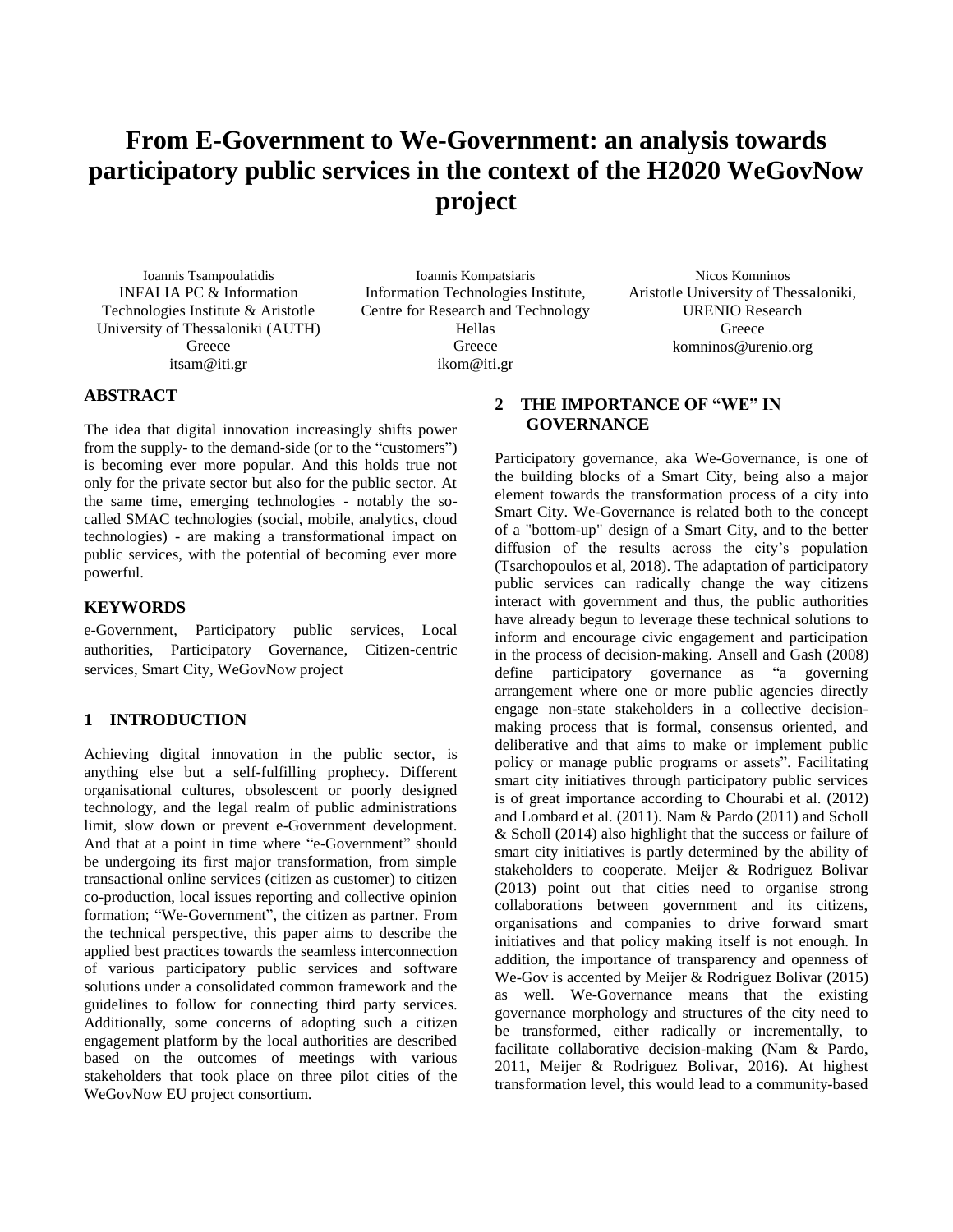model of governance with inter-stakeholder connections supported by new technologies according to Meijer & Rodriguez Bolivar (2016).

WeGovNow, a Horizon 2020 EU-funded project involving twelve partners from Germany, Sweden, Greece, Italy and United Kingdom, as a new type of citizen engagement platform, aims to be an essential enabler, towards this transformation, by expanding the viability of, and the capacity for citizen coproduction in the public sector. Participatory innovation platforms, such as WeGovNow, typically have four primary functions: 1) to provide open access and encourage broad-based stakeholder involvement, 2) to enhance individual, group, and community creativity, 3) to facilitate open dialogue and sharing and 4) to support convergent thinking (Anttiroiko, 2016). To this end, WeGovNow which was initially based on earlier research and development work of its core components that are mainly consist of mature market-ready solutions, has managed to deliver a citizen-driven digital solution prototype to improve local public services. It is a joint effort platform made of several software solutions which allow people to report issues and suggest improvements, to discuss their relevance, explore ways to fix problems through collective action, find solutions to compensate for resource shortages, debate topics of strategic nature, and develop and vote upon concrete suggestions for local policy action under a common umbrella. Saughet (2017) refers, also, to participatory democracy and emphasizes the involvement of citizens in the decision-making about public problems. This is in line with Nam & Pardo (2011) and many others who see that smart governance ultimately means making operations and services truly citizen-centric. In accordance to this line, WeGovNow platform tries to give citizens a primary role in the decision-making process because it enables them to play a much more active role in the functioning of governance. In WeGovNow, citizens act as partners rather than just passive customers in the provision of public services.

# **3 WEGOVNOW**

#### **3.1 The platform**

WeGovNow is a platform to allow integration of software tools and solutions to facilitate, promote and encourage participatory governance. It tries to provide a unified integration framework for existing and new applications to allow them to be easily embedded in an overall digital solution for citizen-centric governance.

The platform combines various software solutions to allow components to interact with each other via ontological concept mappings (OnToMap), shapes a volunteered geographic information (VGI) system and enables the integration and presentation of open public-sector information (PSI)



Figure 1: **Consolidated map (AreaViewer) in landing page of Città di San Donà di Piave instance**

Local authorities are allowed to select any combination of the available integrated application and create their own instances. The platform creates dynamically the navigation bar and the map-based interface based on this selection.

### **3.2 Component integration approach**

The WeGovNow platform environment is meant to be modular, extensible and principally open towards additional software components. The goal is to allow existing functional software tools to be part of the WeGovNow ecosystem which, for the local authorities, could act as a repository of digital solutions to choose and deploy according to their needs. Each WeGovNow instance could have different setup based on any selection of available tools. The added value is that the WeGovNow platform offers, to the integrated applications, a set of common features and modules such as: dynamic navigation, user management, user authentication and secure communication based on digitally signed certificates, logging facilities based on ontological concept mappings (OnToMap), personalised notification mechanism, advanced map-based input mechanism (InputMap) and a consolidated map-based user interface (AreaViewer) based on OpenStreetMap. At higher level, WeGovNow also offers a set of guidelines and good practices concerning accessibility and design-for-all approach based on the expertise of the consortium. The adaptation of components to these guidelines is highly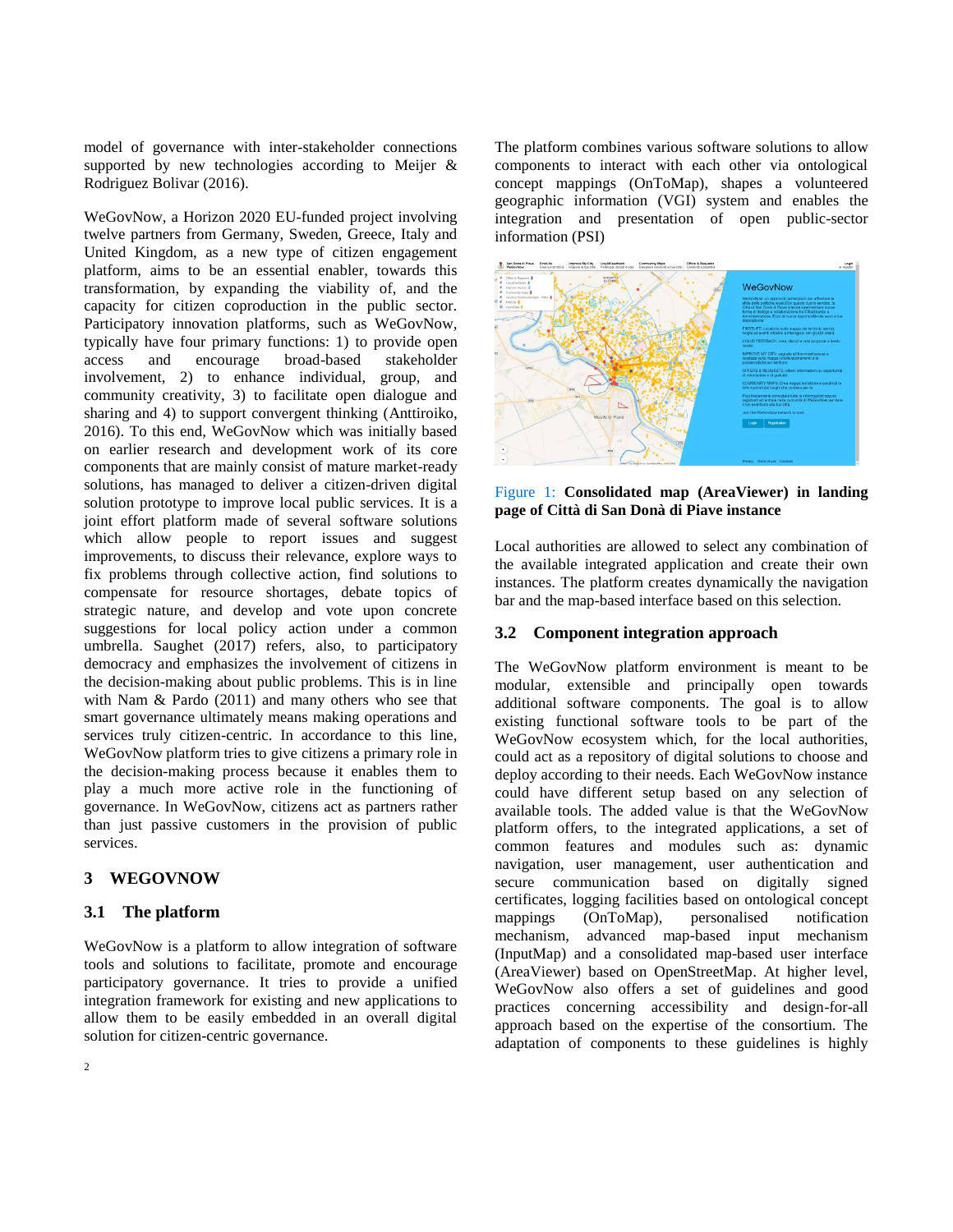recommended in order to achieve a unified user experience but will not be considered a blocking factor for future components.



Figure 2: **WeGovNow abstract architecture**

System integration under a common framework is not always an easy task. It usually involves calling the framework's API to push data based on actions triggered internally or to create a centralised mechanism to pull data from each component by calling their API. The latter implies that an API is available and exposed for each component and that new requests should be implemented for every additional component. WeGovNow does not follow this approach because it would have caused difficulties on future (and beyond the end of the project) components integration thus making the system less extendable.

Instead, the WeGovNow approach demands no API exposure, since no API is invoked by the framework. Each component though, needs to push a set of metadata and permalinks to the actual data into WeGovNow OnToMap Logger which acts as a collector of the history of actions performed by WeGovNow users when interacting with the various WeGovNow applications. For the applications to start pushing metadata, a one-off mapping procedure is necessary. This integration approach allows a unified perspective on user behaviour and allows to provide a unified view on the data shared in the WeGovNow platform, including the Open Data which are also managed by OnToMap. This way, WeGovNow applications indirectly, can retrieve information collected about geographical objects, initiatives, issues, and so forth. The OnToMap Logger enables the applications to push streams of events to be logged, and to retrieve filtered log information; e.g., the activities performed by a certain user in all the WeGovNow applications on a certain date. To make things easier, the consolidated map, aka the "AreaViewer", communicates with OnToMap and delivers map-based presentation of the pushed events of all applications including dynamic filtering (see Fig. 1).

#### **3.3 Incorporated components**

Following the WeGovNow integration approach, the following components have been already integrated in the platform.

**FirstLife**: a map-based interface for collecting and visualize public information about the urban life from institutions organizations and users. The platform supports two types of users: citizen and organizations. Users can create places, events, news, posts and groups on maps. The entities can be interconnected creating a representation of real structures. Groups can share group maps for specific purposes. Users can extract the map of their contents. The platform offers a multidimensional filtering system through map and timeline interaction and category selection.

**Community Maps and GeoKey**: supports constructing digital representations of physical space through participatory action. Community Maps provides a mapbased interface to create, edit and visualise geographic information. Its map-based interface provides means to add new data as well as editing and deleting existing data. The applications further provide a search to find contributions matching a given keyword and filtering according to the status of a contribution, also by the category. GeoKey provides a database-driven backend storage, together with a custom API that allows two main tasks namely interaction with data (data creation, editing, deleting) and the creation of projects which group data together.

**LiquidFeedback** is a collective opinion formation and participatory decision-making component to organise discussions among stakeholders and allow citizens to express their opinions. This is done in a transparent process (credibility) using collective moderation (self-organising process; no need for a moderator), proxy voting/Liquid Democracy (mutual empowerment; dynamic division of labour, scalability), and preferential voting (no encouragement for tactical voting).

**ImproveMyCity**: enables residents to directly report local issues about their neighbourhood. The reported issues are automatically transmitted to the appropriate department in the public administration to schedule their settlement, while their progress is publicly traceable. ImproveMyCity includes also the administration backend and an analytics dashboard (Tsampoulatidis et al, 2013).

**Offers & Requests**: (former "Trusted marketplace") implements a marketplace for goods (items), that can be offered and requested by the citizens for free. Based on the content, the component proposes relative organisations that